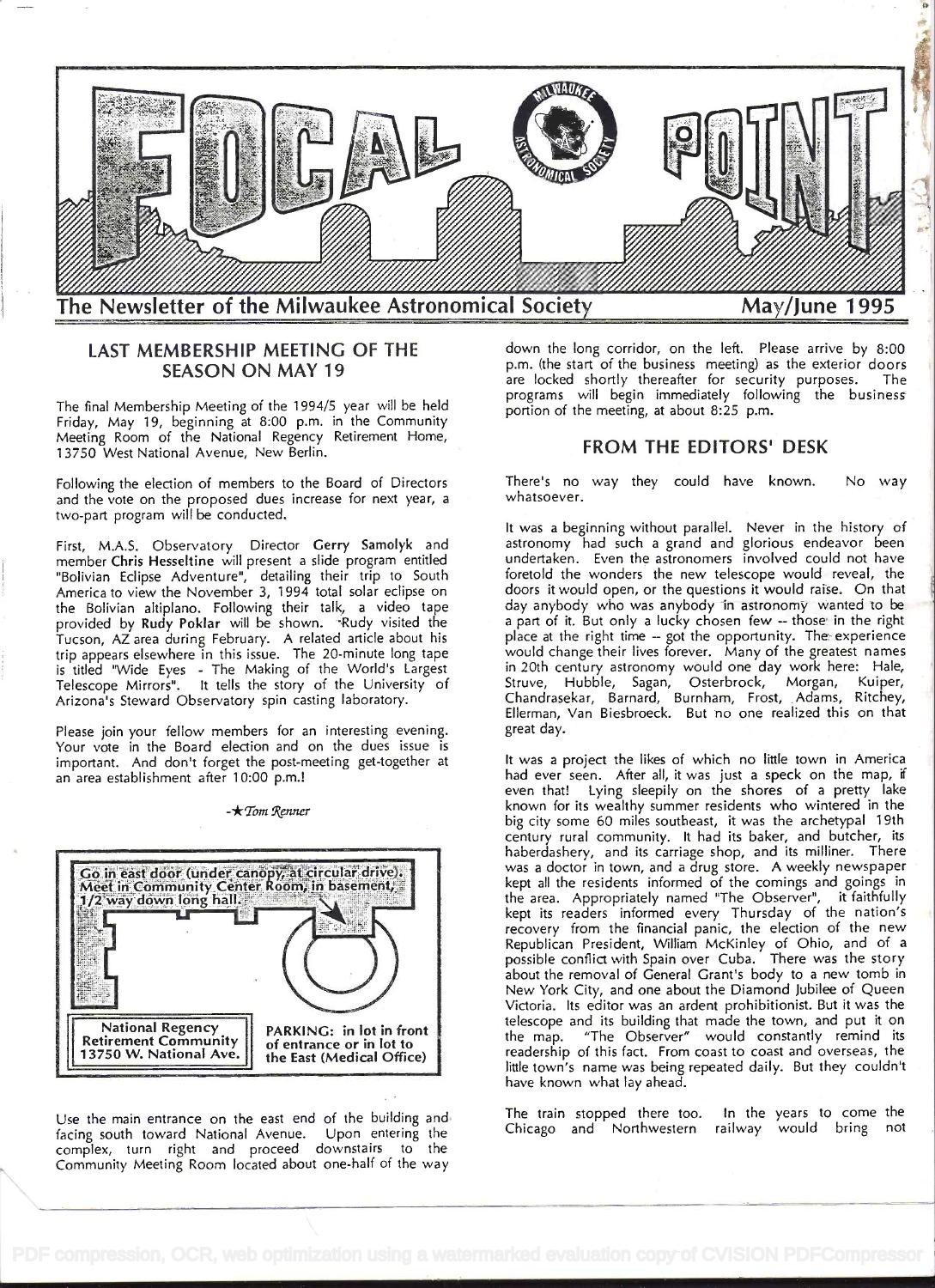only the wealthy summer residents who loved to frolic in their steam-powered yachts on the lake, but also eminent scientists and astronomers from around the world to live, work, and study at the new observatory. The steam locomotive : would be the life line of the community, and the observatory. They would come from France and Germany, from Russia, England, and the Netherlands. And one day, the great Albert Einstein would visit. But this was all in the future. On this day, they didn't have a clue.

The project would bring together a most unlikely group of gentlemen. The project organizer -- the brains behind the operation - was a handsome and wealthy young man of 26. This would be his second observatory project. There would be two more, each of which  $\frac{1}{2}$ would dwarf the present one in size and complexity. For him, this was just the opening act in a long and illustrious career in science and astronomy. Then there was the university president; a visionary and scholar who set out to build the finest institution of higher learning in the middle west an succeeded wildly. He would persuade the wealthy businessmen of his city, especially one named Rockefeller, to donate millions of<br>dollars to his endeavors. In future dollars to his endeavors. years, his university would attract Nobel laureates like no other. In the 1940's, his university would be home to another monumental project named "Manhattan". He would die young. But he would leave a legacy that endured two world wars, countless international conflicts, a great depression, and would flourish into the 21st century. On this day, his 3-yearold institution would start down the road that would lead to ownership of the world's largest telescope. Finally, there was the benefactor and namesake. A more unlikely donor could not have been found. A millionaire, a philanderer, a womanizer; the "traction magnate". He was scorned and despised by many in the city. He boasted that he had once dreamed of owning the world's largest telescope. Whether true or not, he would, in the next two years part with \$450,000 to make it a reality.

No, none of them could have known. Not George Ellery Hale, not William Rainey Harper, and certainly not Charles Tyson Yerkes. Not the townspeople, the businessmen, the brick layers, the iron workers, the millwrights, the carpenters, or the electricians. On that day in May  $1895 - 100$  years ago this month - as they watched the ground-breaking for the 40-inch refractor at Yerkes Observatory in Williams Bay, WI, they didn't realize that they stood at the threshold of a new era in astronomy.

 $-\star$  Dan Koehler

## NEW ON-LINE ASTRONOMY CLASSIFIEDS SERVICE AVAILABLE

The Pegasus Classifieds is a computer bulletin board service (BBS) dedicated to astronomy equipment. As the name of the service implies, this BBS has a significant on-line astronomy classified section. The Pegasus Classifieds (TPC) also has an unusual file library which has reviews and files of astronomy product information. In many ways this service is similar to The Starry Messenger. TPC is run by Dave Kaufmann of Denver Tax Software, an avid amateur astronomer.

The BBS's classifieds include sections for reflectors, refractors, catadioptrics, accessories, etc. By separating the ads into sections, you can zero in on where to find what you are looking for or where best to place your advertisement. Even though TPC has only been in existence for eight months, it has more telescopes available than most telescope stores or mail order houses have in stock. That is something to consider when it is not unusual to wait many months for a new telescope. In addition to the "normal" ads for astronomy items, there have been some unusual items offered on TPC. A 35 pound meteorite is currently listed, as were several \$50,000 Schmidt cameras. A residence zoned for light restrictions favorable to astronomers -- including restrictions on car lights on evenings near new moon - was also listed.

The library consists of 25 files of product information with several new files being added each month. You can download any of these files to your computer. Topics include: a telescope buyer's guide, 1994 telescope making resources, documents on purchasing telescopes, reviews of numerous all the refractors, and many more.

To reach TPC via your computer modem, dial 303-294-0239. If you need communications software, contact Dave Kaufmann (the Sysop) at 800-326-6686. TPC supports off-line readers to save on toll charges. You may read existing ads, or write you own.

The service will be free of charge until July 1995. Limited access will remain free after July, but full access will cost approximately \$20 per year. Placing ads will be free also, but beginning in July a 4% commission will be instituted on all sales or trades.

Contact: The Pegasus Classifieds, P. 0. Box 8379, Denver, CO 80201-8379, or call Dave Kaufmann at the 800 number listed above with questions.

Ed. Note: The above news release was received recently from Denver Tax Software. I have tried TPC personally and it appears to have good potential as an alternative source of astronomy classifieds to The Starry Messenger. The protocol is a bit cumbersome, and moving about the BBS takes some getting used to, but all in all its a good idea whose time has come. By the way, the meteorite he mentions is a 35-Ib. Gibeon from Southwest Africa. The seller wants \$3,100, or about \$88.57 per pound. I know of a source that will sell you the same find for \$61 per pound. Like anything else, it pays to know the market and it also pays to shop around - especially with astronomically-related goods! TPC is but one of many sources.

 $-\star$  Dan Koehler

#### NCRAL BUSINESS

Paul Castle, NCRAL Chairman, recently contacted all NCRAL ALCOR's by letter regarding nominations for Regional offices for 1995. The positions of Chairman, Vice-Chairman, and Secretary. Treasurer will be filled during the Bus iness Meeting at the 49th Regional Convention in Moorhead, MN on Jun24.

Following is a brief description of the duties of each officer. The position of Regional Representative will not be open for election until the Regional Council meeting in 1997.

CHAIRMAN: The Chairman conducts the Regional Council and Business meetings once each year at the Regional Convention and deals with correspondence on behalf of the Region and the League during the year. The visits NCRAL-member organizations during the year, if possible, and promotes the Region and the League. The Chairman is a voting member of the Astronomical League Council, should attend the League's annual Council meeting held during the national convention, and should be available for consultations with the League President, other League officers, and other Council members in<br>emergency-situations. Votes may be emergency situations. taken by mail, by phone, or at emergency meetings (the last instance is extremely rare). The Chairman is expected to represent the Region in all matters of concern at the national level.

VICE-CHAIRMAN: This position assists the Chairman in matters of business concerning the Region. The Vice-Chairman takes the Chairman's place should the later not be able to carry Out his/her duties for any reason. The Vice-Chairman is expected to attend all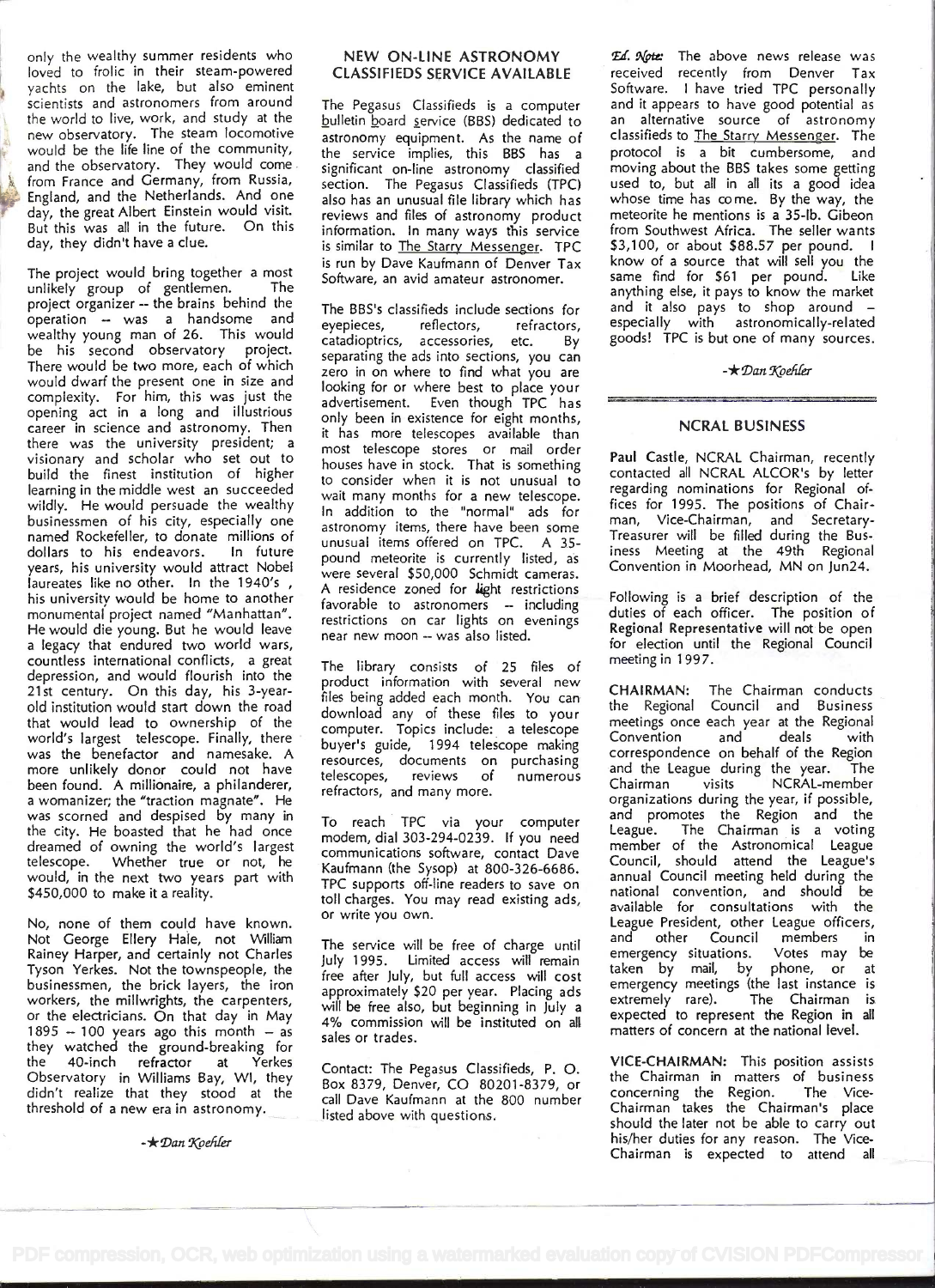Regional Council and Business meetings, stay current with respect to League description<br>affairs and business, and attend any achievements: affairs and business, and attend any League meetings in an official capacity in the absence of the Chairman. The Vice-Chairman is additionally responsible for administering the nomination and voting process for the annual Region Award.

SECRETARY/TREASURER: This officer handles all finances for the Region, and keeps the minutes of the Region Council and Business meetings, which he/she is expected to attend.

Nominations should be submitted before Jun 01 to Frank Roldan, Nominating Committee Chairman, N1090 Brookside Drive, La Crosse, WI 54601. Preferably, items for the agenda of either the Council or Business meetings should Committee be submitted to Chairman Castle by May Chairman, be submitted to Chairman Castle by May 25 by letter or phone. Agenda items may be presented prior to or during the meetings as well. You should contact him at 2535 4th Street, Rock Island, IL 61 201 (309-786-6119).

Sharon Stauffer, NCRAL Vice-Chairman also recently contacted all ALCOR's concerning the NCRAL Region Award. The Region Award is an award of merit given annually at the dinner concluding the NCRAL convention which recognizes individual effort and meritorious service to the Astronomical League, the NCRAL, local astronomical societies, or amateur astronomy in general. The Award is a beautiful engraved bronze plaque on black walnut bearing the insignia of the Astronomical League. Since the inception of the current process for recipient selection in 1989 the Region Award has been given to: 1989 - Frank Roldan (Milwaukee Ast. Soc.) and Berton Stevens (Chicago Ast. Soc.), 1990 - Dan Troiani (Chicago Ast. Soc.), 1991 -Catherine DuVall and William DuVall (Racine Ast. Soc.), 1992 - Robert Schmidt (Minnesota Ast. Soc.) and Dan Koehler (Milwaukee Ast. Soc.), 1993 -Ron Parmentier (Neville Pubic Museum Ast. Soc.), and 1994 - Roland Van Zandt, (Peoria Ast. Soc.).

Any member in good standing with a member organization of the NCRAL, including Members at Large, is eligible for nomination for the Region Award. Nominations may be made by any person affiliated with a NCRAL member organization, and must be made in writing to Sharon Stauffer, NCRAL Vice-Chairman, 1511 North Church Street, Rockford, IL 61103 (815.965.9086). She should receive your nomination by Friday, May 19. Since this notification was received late, you should phone her immediately if you plan to make a nomination. It is preferred that the made without the

knowledge of the nominee. Include a description the name of their astronomical society or club, offices held within that organization, the League, or the NCRAL, specific years and duration of terms involved, names and purposes of committees served, astronomicallyrelated public service positions held, special projects headed, observing programs pursued, allied organizations served (IOTA, IAPPP, ALPO, AAVSO, etc.), in addition to other criteria you feel are important with regard to your nominee. Be sure to sign and date your nomination, and include your address and an evening telephone number.

Selection of the Award winner(s) for 1995 will be made by the Special Committee consisting of the NCRAL Vice-Chairman, Secretary-Treasurer, and Region Representative. Nominations received by the Vice-Chairman will be sent by mail to the other members of the Committee. Each member will use their own criteria for selection of the best nominee(s) from the recommendations received. Each member of the Committee will rank the nominations in order of their first, second, and third choices. The nominee a receiving the most first, second, and third place votes will receive the Award. Voting is conducted by mail and each member of the Committee votes independently of the other members. In the event of a two-way or three-way tie, multiple Awards will be given. Should no one meet the criteria of the members of bo the Committee this year, the Award will not be given. The decision of the Special Committee will be final. Nominees should be encouraged (discreetly) to attend the annual dinner at the NCRAL Convention in Moorhead, MN on June 24. The names of nominees not selected this year will not be revealed. Nominations are valid for a period of three years, at which time the individual can be renominated should they not be selected for the Award in that period.

In "The Federal Government Should Have This Problem" department, a letter was sent to all NCRAL ALCOR's requesting that they pass on the following information to their fellow  $A$ members concerning the burgeoning L NCRAL treasury. The Region currently has over \$5,000 in the treasury, the result of good proceeds from some very<br>successful **national** and regional successful national and conventions held around the Region over the past 15 years. Since expenses have been low over the same time period the treasury has expanded quite nicely.

A \$1,000 loan to the Astronomical League Trust Fund (ALTF) begun in 1982 was returned to the NCRAL treasury last year at the behest of several Trustees of the ALTF. Since then, a few suggested uses for some of the money have been put forth by some NCRAL members. The ideas include: loaning money to other regions that need it, make another loan to the ALTF or make smaller annual gifts to the ALTF, donate money to the League to print the Officer Training Manual, make a contribution to the International Dark-Sky Association (this was the most popular idea discussed at last year's NCRAL Business Meeting). Submit your "vote' or alternative idea to Janet Stevens, 2112 Kingfisher Lane East, Meadows, IL 60008, 708.398.0562. She will present her findings at the 1995 NCRAL Business Meeting at Moorhead, MN on June 24.

à 

 $-\star$ Dan Koehler

# LIBRARY NEWS

Music composed of universal longings and ancient memories breathes from the flute and reaches into the darkness. The campfire sends up its glowing incense to the stars. lt is time to gather around and listen with wonder to the stories of long ago; of the maiden and the star husband; of how the fisher saved the moon.

There is wisdom as well as entertainment here if you listen thoughtfully to story teller and producer Lynn Moroney. Legends of the sun, moon, and stars are retold on three audiocassettes. They are boxed together and on the bookshelf under QB 55. These tapes were donated to the library in memory of lan Michael Keith.

Speaking of ancient memories, it is time again to remind all M.A.S. members that we have a history. For over sixty years officers and general members have contributed photographs, letters, brochures, newspaper clippings, etc. which taken together help to weave the story of our organization. Unless we continue that habit of contribution to the history files, the fabric woven in the '90's might be threadbare and colorless.

Recent purchase: Observing Comets, Asteroids, Meteors, and the Zodiacal Light, Edberg and Levy, 1994.

Recent anonymous donation: The Decade of Discovery in Astronomy and Astrophysics, Nat'l Research Coucil, 1991.

Missing items as of the April inventory:

Scientific Instruments You Can Make, Davis

Microcomputers in Astronomy, Genet A History of Western Science, Alioto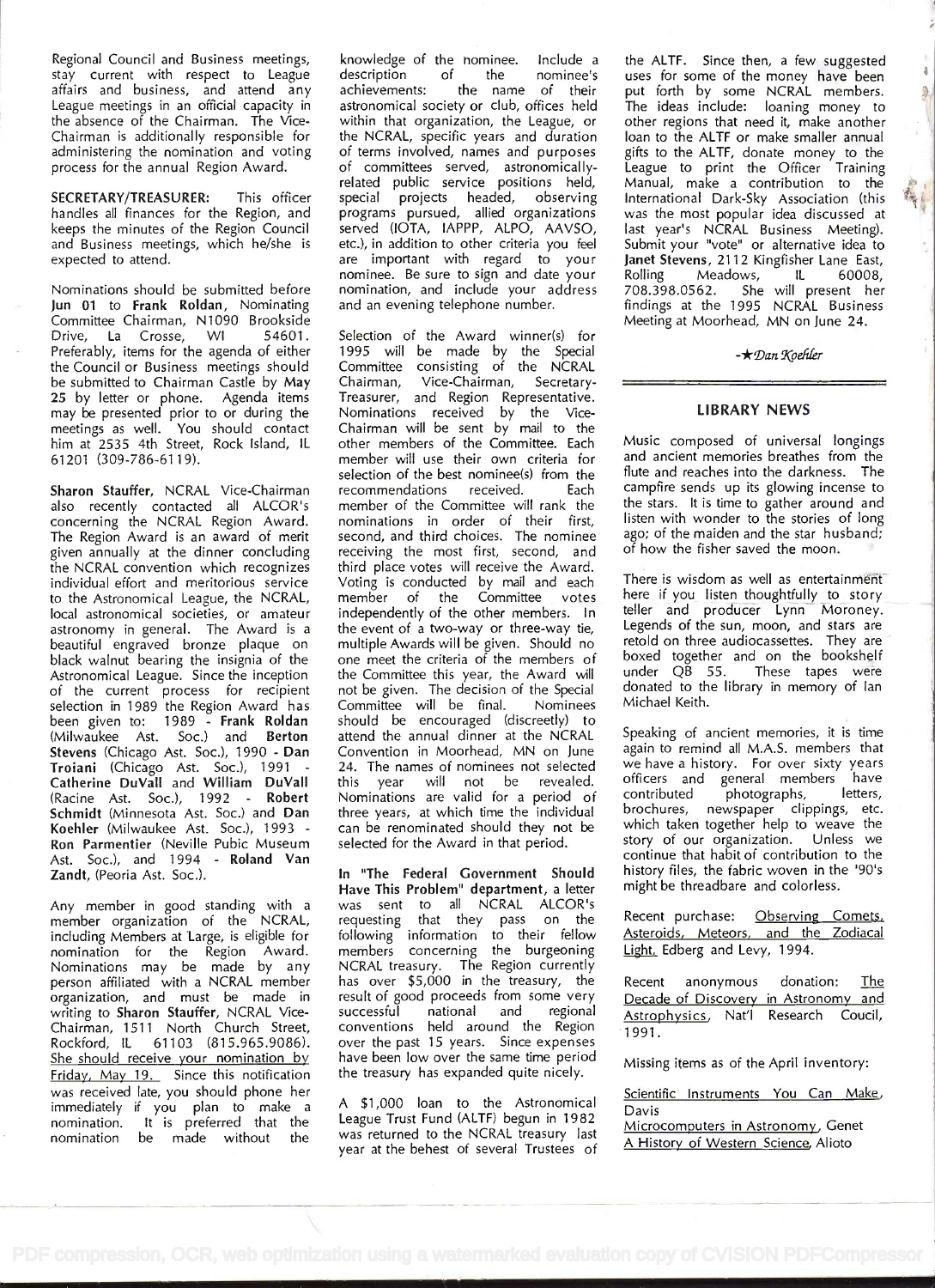Astrophotography II, Martinez

Slide B131, space shuttle with open cargo bay

Scott Laskowski has accepted the position of Assistant Librarian, effective in March.

Review of Cosmic Clips: Animations from Astronomers, Astronomical Society of the Pacific, 1993: Professional astronomers use computer models to formulate and test their hypotheses<br>about the universe. "Cosmic Clips", a about the universe. "Cosmic Clips", a<br>video tape, includes selected includes morphological and evolutionary computer animations that postulate solar system to galaxy supercluster formations and interactions.

Pluto-Charon short clips initiate interest for those viewers not familiar with astrometry. Also included are clips of AU Microscopium, eruptive variable stars, the X-ray Sun, and the great supernova of 1054 (that produced the Crab Nebula) to introduce concepts with respect to stellar astrophysics. A short booklet accompanies the tape with brief descriptions and references.

-\* Sally Waraczynski and Scott Laskowski

## ASK THE ASTRONOMER

Dear Mr. Astronomer:

What is the difference between an "open cluster", a "galactic cluster", and a "globular cluster"? Signed, Claustrophobic.

You have raised a question that Mr. Astronomer has pondered often while gazing at many of the different star clusters you are curious about. Without our modern knowledge of the three dimensional structure of the Milky Way, astronomers in the past had to rely on the relative positions or major visual differences between the cluster types to distinguish them from one another.

Astronomers noticed decades ago that one type of cluster appeared in or very near the Milky Way. They are referred to as galactic clusters and consist of anywhere from about 20 to about 2,000 stars. They are relatively loose and irregular in appearance, and are usually dominated by a small number of very bright stars accompanied by many more dimmer stars.

Astronomers also noticed a type of star cluster that could be found almost anywhere in the sky, but had a tendency to congregate in or near the summer constellations of Sagittarius, Scorpius, and Ophiuchus, among a few others.

These globular clusters contain huge numbers of stars: from about 20,000 to over a 1,000,000 or more! They are spherical in shape, densely packed, and have the appearance of a globe, hence the name. Mr. Astronomer has it on good authority that his good friend, the "Father of Sidereal (Stellar) Astronomy Sir William Hershel, coined the term globular cluster after observing many of these objects in his large telescopes (he also coined the term "planetary nebula", but I digress).

As the years passed, other astronomers discovered why the galactic clusters huddled near the plane of the Milky Way. Their formation was the result of recent star formation from giant clouds of molecular hydrogen in the disk of the galaxy. These molecular hydrogen <sub>la</sub> clouds hang like black storm clouds blocking our earthly view of the stars that hide behind them. We are able to view only those stars in our immediate neighborhood. Today we refer to galactic clusters as open clusters in reference to their loose appearance in the telescope. Some examples are: the Pleiades (M45) and the Hyades in Taurus, the Praesepe (M44 or the Beehive) in Cancer, and the Big Dipper, the closest Open Cluster to us at only re 68 light years away!

in contrast, globular clusters are so packed with stars that if you were standing on a planet circling a star inside a globular cluster there would be so many bright stars in your sky it would in never become dark! Just imagine a place where there are thousands of stars brighter than the planet Venus, and hundreds as bright or brighter than the full Moon! The mighty globular clusters are concentrated in the summer constellations like a swarm of bees near a hive because they orbit the center of the Milky Way galaxy, between Sagittarius w and Scorpius. They appear to  $\alpha$ congregate in this one part of our sky because Earth is situated at one edge of  $\alpha$ the Milky Way, and we are looking back at the galactic center and the swarm of globulars it contains. This is much like looking at downtown Milwaukee from a hill in the suburbs, where all the city  $\overline{c}$ lights appear to be concentrated in a small area.

Globular clusters contain very old stars from the formation of the galaxy, some 12 to 15 billion years ago. Some examples include the Great Globular in Hercules (M13), Omega Centari, M22 in Sagittarius, M15 in Pegasus, and 47  $\frac{1}{1}$ Tucanae, among many other fine examples. And while there are 400 or so cataloged open custers only 131 globulars are known.

#### EYE ON THE SKY FOR JUNE AND JULY

Solar system observers won't have a great deal to cheer about during the first two months of summer. Aside from the normal course of seasonal events, none of the planets will offer many unusual "must see" features until later this year. There are a few unique viewing opportunities to try during the summer months, however, mainly involving the outer "gas giant" planets.

The Sun reaches its northernmost declination for the year on Jun 21 at 3:36 p.m. CDT marking the summer solstice for the northern hemisphere. The earliest sunrise occurs on Jun 15 (about 5:12 a.m. in Milwaukee) while the latest sunset happens on Jun 28 (about 8:42 p.m. in Milwaukee). At this time of year we can look forward to about 15-1/2 hours of sunshine per day.

Mercury is coming off its best evening apparition of 1995. Having passed greatest eastern elongation on May 12, it reaches inferior conjunction with the Sun on Jun 05, passes into the morning sky, and attains greatest western elongation (22 degrees) on Jun 29. This is a relatively unfavorable apparition. You may spot it naked eye, low on the eastnortheast horizon, about 45 minutes to <sup>1</sup>hour before sunrise at the end of June. Venus, which is fading from view this month and which will disappear entirely in the Sun's glare in early July, will help locate Mercury on Jun 19. The two inner planets will be separated by 4 degrees that morning. On Jun 25, the pair will be joined by the waning crescent moon, Aldebaran, and the Pleiades to form a beautiful dawn grouping, all near the horizon. This is yet another photo opportunity for astrophographers to attempt capturing. Neither planet will warrant a look telescopically. Mercury is occulted by the Moon on the morning of Jun 26 for observers from Alaska to northern Asia. We will see the two celestial bodies less than 1 degree apart in our morning sky that day, with Venus about 3 degrees north of the Moon at the same time. Mercury is at superior conjunction on Jul 27.

Mars, in Leo throughout most of June, moves noticeably eastward from Regulus during the month. By July it will reside in Virgo. On the magnitude scale Mars drops in brightness slightly from +0.9 to +1.3 from the beginning of June to near the end of July. Again, it's not worth looking at in a 'scope.

Jupiter, in Scorpius and near Antares at about magnitude -2.5, reaches opposition on the evening of Jun 01. This is about as good as Jovian viewing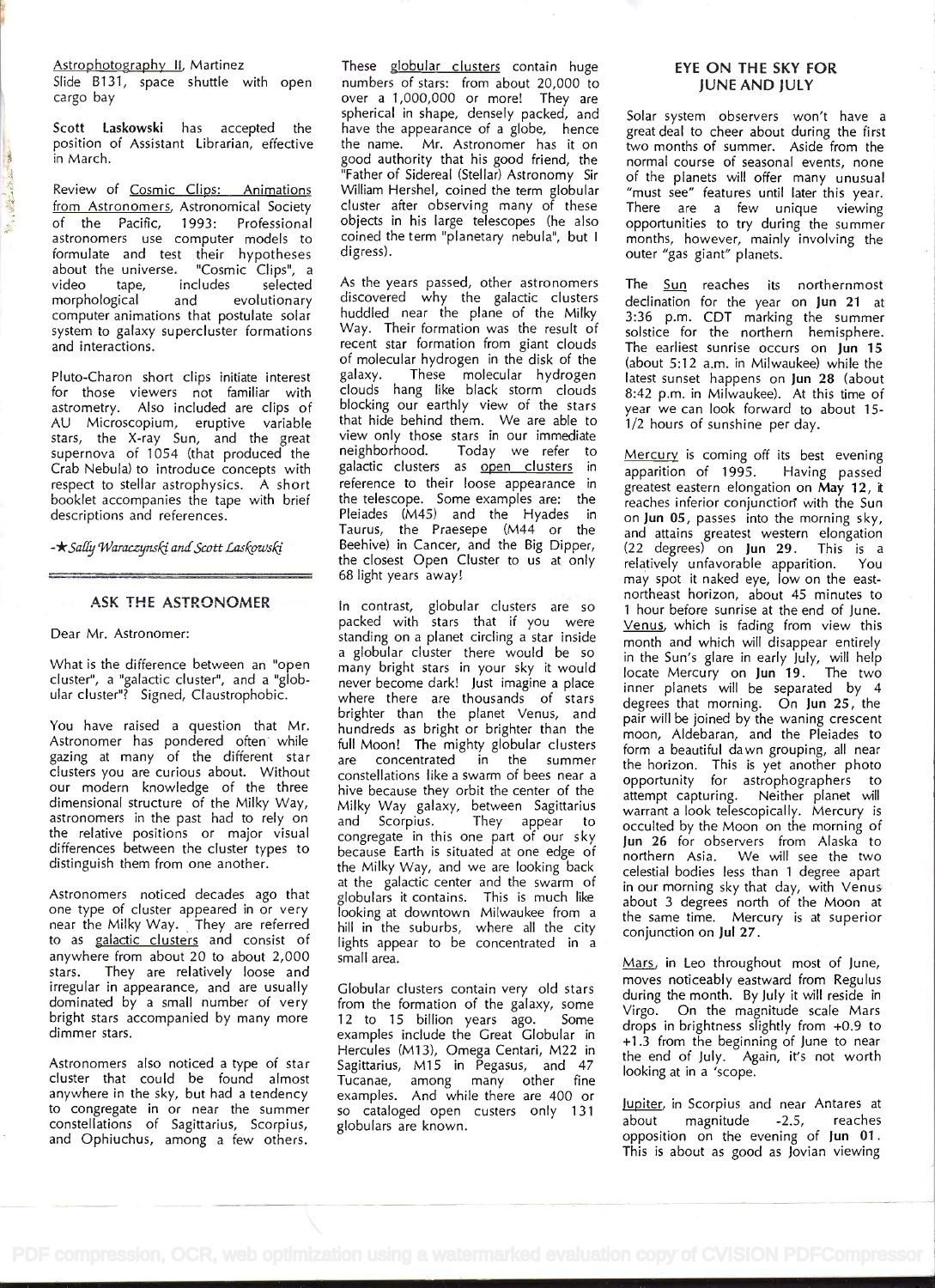will get for 1995. Of special interest will be the dark belt that remains in Jupiter's far southern hemisphere from last summer's encounter with Comet<br>Shoemaker-Levy 9. The planet sets Shoemaker-Levy 9. The planet sets<br>shortly before sunrise during the shortly before sunrise during summer months (and earlier as the season progresses), so viewing should be conducted from about 10:00 p.m. to 2:00 a.m. for optimum results during June and July. Jupiter is 2 degrees south of the Moon on the morning of Jun 12 and the morning of Jut 09.

Aquarius hosts Saturn this summer, the solar system's star performer. Our passage through Saturn's ring plane on May 22 will be fol lowed by another on Aug 10. In the mean time, we'll be observing the ring system, ever so slightly, from the "south" side. In small instruments with low power, Saturn will appear essentially ringless, with a black  $M-51$ , Spiral Galaxy in Canes Venation band across its center. Higher powers  $R$ , A, 13 h 29.9 m Dec. +47 d 12 m band across its center. Higher powers and longer focal lengths should reveal a hint of the rings, and show their shadow more prominently on the sphere of the planet.

Neptune and Uranus continue residing on the Capricorn - Sagittarius border this summer. They reach opposition, respectively, on Jul 17 and Jul 21.  $\sim$ Using binoculars in a clear, dark sky, Uranus will likely be the easier of the two to identify with its pale green disk just above the globular cluster M75. A mere 40 arc minutes straight west you will find Neptune, fainter, smaller, and bluer than its outer solar system twin. lt is the most distant planet from us presently, at 4 light hours away. The two planets will not appear this close to each other again in our sky until 21 65, so the pairing is worth a look at least once this summer.

#### LUNAR EVENTS FOR JUNE AND JULY (all times are CDT)

Jun 06 -- First Quarter Moon at 5:25 a.m.

Jun 12 - Full Moon at 11:03 p.m. June's Full Moon is known as either the Rose, Flower, or Strawberry Moon and rides the lowest point on the ecliptic of any  $M=98$ , Spiral Galaxy in Coma Bere.<br>Eul Moon of the year. Full Moon of the year.

Jun <sup>19</sup>- Last Quarter Moon at 5:00 p.m.

Jun <sup>27</sup>- New Moon at 7:50 p.m.

Jul <sup>05</sup>- First Quarter Moon at 3:02 p.m.

Jul <sup>12</sup>- Full Moon at 5:49 a.m. July's Full Moon is known as either the Thunder or Hay Moon.

Jul 19 -- Last Quarter Moon at 6:01 a.m. Jun <sup>27</sup>- New Moon at 10:13 a.m.

The final lunar occultation of Spica this year will occur on the morning of Jun 09, about 1:55 a.m. CDT for Milwaukee observers. This occultation will take place through the southern hemisphere of the Moon, similar to the circumstances of the Apr 15 event that occurred at Full Moon (and during the partial lunar eclipse). And like that one, we'll see the disappearance but not the reappearance with the Moon less than 10 degrees high 53132. at the time the event begins. The lunar phase will be waxing gibbous that night, thus the disappearance will occur on a dark limb.

Here's the list of the best placed M Objects observable in June and July during the early evening hours as determined by M.A.S. Observing Clubs Coordinator Lee Keith:

#### June

M-3, Globular Cluster in Canes Venatici, R. A. 13 h 42.2 m Dec. +28 d 23m M-49, Elliptical Galaxy in Virgo, R. A. 12 h 29.8 m Dec. +8 d 00m M-51, Spiral Galaxy in Canes Venatici, M-53, Glob. Cluster in Coma Berenices, R. A. 13 h 12.9 m Dec. +18 d 10m M-58, Spiral Galaxy in Virgo, R. A. 12 h 37.7 m Dec. 11 d 49 m M-59, Elliptical Galaxy in Virgo, R. A. 12 h 42.0 m Dec. +11 d 39 m M-60, Elliptical Galaxy in Virgo, R. A. i 2 h 43.7 m Dec. +1 1 d 33 m M-61, Spiral Galaxy in Virgo, R. A. 12 h 21.9 m Dec. + 04 d 28 m M-63, Spiral Galaxy in Canes Venatici, R. A. 13 h 15.8 m Dec. +42 d 02m M-64, Spiral Galaxy in Coma Berenices, R. A. 12 h 56.7 m Dec. +21 d 41 m M-84, Elliptical Galaxy in Virgo, R. A. 12 h 25.1 m Dec. +12 d 53 m M-85, Spiral Galaxy in Coma Berenices, R. A. 12 h 25.4 m Dec. +18 d 11 m M-86, Elliptical Galaxy in Virgo, R. A. 12 h 26.2 m Dec. +12 d 57 m M-87, Elliptical Galaxy in Virgo, R. A. 12 h 30.8 m Dec. +12 d 23 m M-88, Spiral Galaxy in Coma Berenices, R. A. 12 h 32.0 m Dec. +14 d 25m M-89, Elliptical Galaxy in Virgo, R. A. 12 h 35.7 m Dec. +12 d 33 m M-90, Spiral Galaxy in Virgo, R. A. 12 h 36.8 m Dec. +13 d 10 m M-94, Spiral Galaxy in Canes Venatici, R. A. 12 h 50.9 m Dec. +41 d 07m M-98, Spiral Galaxy in Coma Berenices, M-99, Spiral Galaxy in Coma Berenices, R. A. 12 h 18.8 m Dec. +14 d 25 m M-100, Spiral Galaxy in Coma Berenices, R. A. 12 h 22.9 m Dec. +15 d 49 m M-101, Spiral Galaxy in Ursa Major, R. A. 14 h 03.2 m Dec. +54 d 21 m M-106, Spiral Galaxy in Canes Venatici, R. A. 12 h 19.0 m Dec. +47 d 18 m

# July

M-5, Globular Cluster in Serpens, R. A. i 5 h i 8.5 m Dec. +02 d 05 m M-102, Spiral Galaxy in Draco, R. A. 15 h 06.5 m Dec. +55 d 45m

To receive the M.A.S. Messier Observing Club Handbook (with tips on reading star charts and finding these objects), send one 8-1/2 x 11-inch SASE with \$1.01 postage attached to Lee at 8150 South Legend Drive, By following his prescribed observing program listed here each month, you can obtain your Messier Certificate and lapel pin in one year's time!

 $-x$   $D L X$ 

# QUICK REMINDERS AND NOTICES

The July/August issue of The Focal. Point will be mailed to members around Jul 1. The deadline for submissions is Jun 20. The September issue, containing the dues renewal form, will be mailed the last week of August. The deadline for submissions is Aug 20.

After the May 19 meeting, the next General Membership meeting will be held at the Observatory on Friday, Sep 29, 8:00 p.m.

The May 19 meeting is the "Annual Meeting" at which elections for the Board of Directors take place. Candidates for the four vacancies on the Board were introduced in the article on page two of last month's newsletter. They are: Scott Laskowski, Rudy Poklar, Scott Jamieson, and Jim Mayer. Additional nominations may be made at the meeting. Members will also be asked to vote on the issue of increasing the M.A.S. dues rates for the coming year. Refer to the article on page one of last month's newsletter for details. A final discussion on the dues issue will be conducted before the vote is taken at the May 19 meeting.

Dark-sky camping trips are scheduled for Brush Creek (western Wisconsin, near La Crosse, see article in the<br>Iulv/August newsletter) Aug 24-27. July/August newsletter) Aug Greenbush (Northern Kettle Moraine State Forest, article to appear in the September newsletter) Sep 22-24, and Pinewoods (Southern Kettle Moraine State Forest, article scheduled for the October newsletter) Oct 20-21. Contact Wanda Berner at 414.691.2360 or 41 4.646.8229 for further information.

Group outings at the Ottawa Dog Trial Grounds just off Hwy 67 south of Dousman are scheduled for May 21 , Jun 01, and Jul 15. Permit holders may use the area on any date, however. Requirements are a valid use permit (\$5) and an annual Wisconsin State Forest sticker (\$15), both of which can be obtained at the Forest Headquarters between Eagle and Palmyra on Hwy 59,